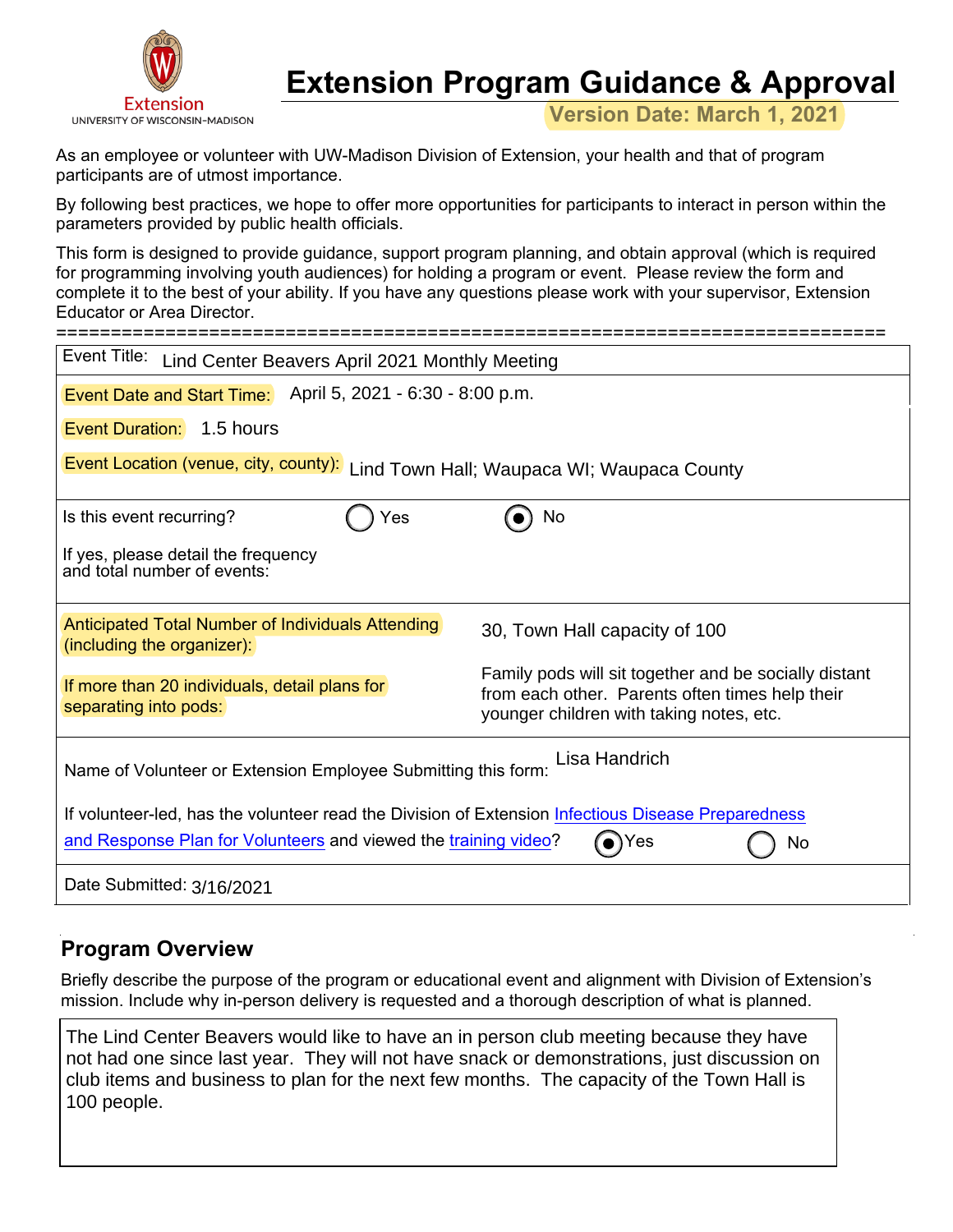# **Facilities**

This program will be conducted:

| ÷ |  |  |
|---|--|--|
|   |  |  |

Outdoors: no shared enclosed space. The size of the area will allow for the number of attendees to maintain 6 feet or greater distance from people outside of one's own household.

 $\blacktriangleright$  Indoors: the size of the room, facility, area is large enough to allow for the number of expected attendees. Recommended guidance from Wisconsin Department of Health Services (DHS) states that individuals should maintain separation of 6 feet or greater at all times from people outside their household, to the greatest extent possible.

#### For all events:



All unnecessary touchpoints, especially those that cannot be sanitized between uses, will be removed or blocked from use. Examples include, benches, drinking fountains or playground equipment.

 You are using a facility that can ensure cleaning of shared spaces meets recommendations by the [Center for Disease Control \(CDC\).](https://www.cdc.gov/coronavirus/2019-ncov/community/clean-disinfect/index.html)



✔

⊻

✔

The number of people who occupy a restroom at one time is limited to allow for social distancing, in accordance with [DHS guidance.](https://www.dhs.wisconsin.gov/covid-19/community.htm)

 You understand the areas you are responsible for and have a plan to wipe them down before and after use.

Please provide additional details of the facility layout that are important to consider while programming. If the event is to be held outdoors, please include considerations for weather. Include details regarding shared use facility space and any safety protocols partner sites have implemented:

## **Shared Equipment**

To the extent possible, reduce the need for sharing equipment during programming.

Will there be any shared equipment provided during programing (e.g. tools, electronics, art/craft supplies)? No ✔

Yes, we will be assigning individuals their own equipment

Yes, we will be sharing equipment between individuals (for example expensive tools, electronics)

If shared equipment is needed, please provide a list of all necessary equipment/supplies you will be providing, how you will handle materials to limit sharing, and the protocols in place to thoroughly sanitize between uses.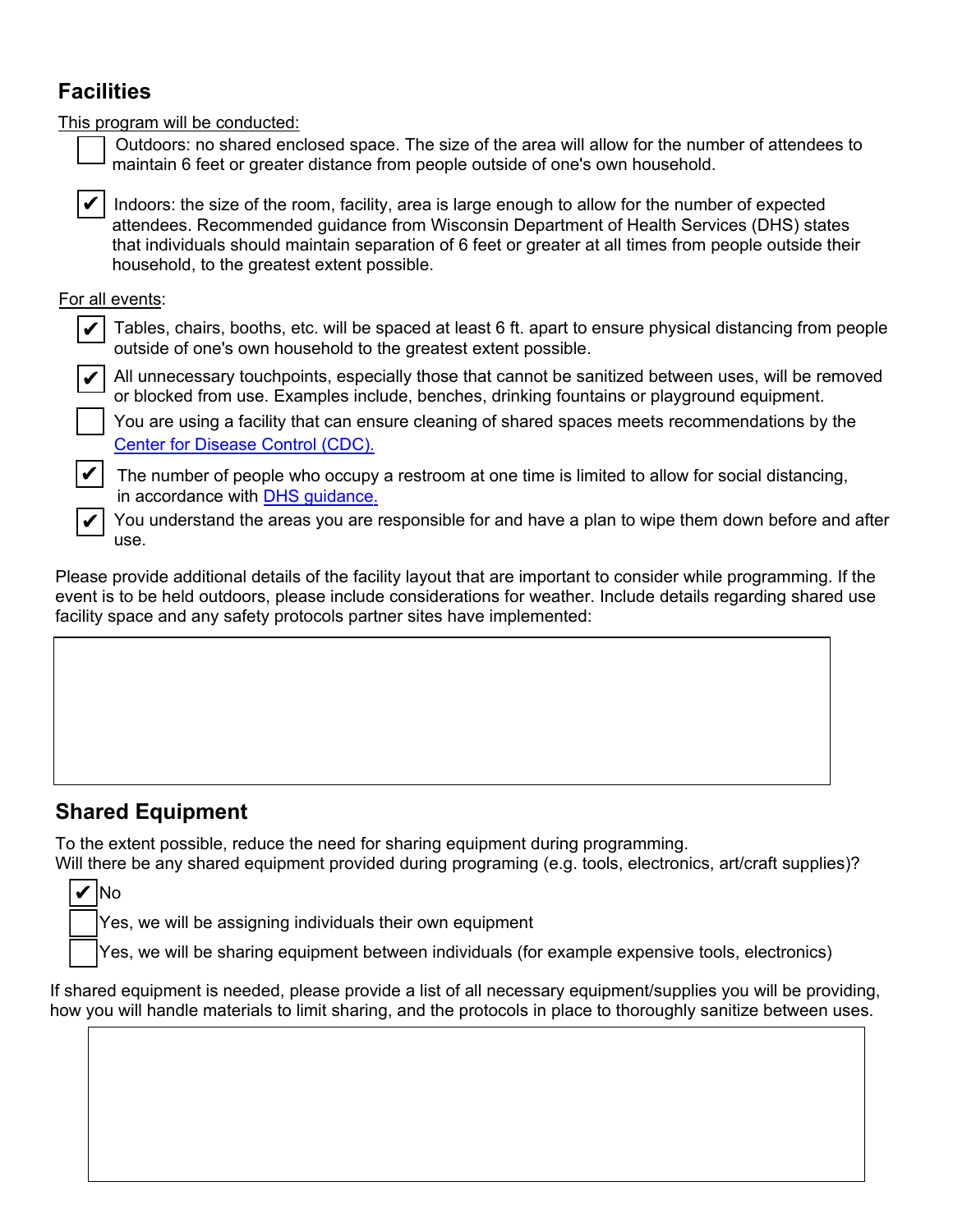# **Personal Protection Equipment (PPE)**



- $\blacktriangleright$  Hand sanitizing equipment (soap and water preferred, hand sanitizer with at least 60% alcohol, tissues, and no-touch trash cans) will be readily available and frequently used.
- Signs will be posted on how to stop the spread of COVID-19 (We will be developing and distributing appropriate signage for use at events; if needed prior to them being available, please use the link below, additional languages are found on the [CDC website](https://www.cdc.gov/coronavirus/2019-ncov/communication/print-resources.html?Sort=Date%3A%3Adesc)). ✔

[CDC "Stop the Spread of Germs" poster](https://www.cdc.gov/coronavirus/2019-ncov/downloads/stop-the-spread-of-germs-11x17-en.pdf)

[CDC "Detenga la propagación de gérmenes"](https://www.cdc.gov/coronavirus/2019-ncov/downloads/stop-the-spread-of-germs-sp.pdf) (Spanish Language)

 $\blacktriangleright$  Individuals will be asked to wear protective  $_\textrm{face}\,$  coverings, and a supply of disposable masks will be available for those who do not bring theirs. Face covering are required when 1) indoors in spaces with other individuals or where other individuals could be expected or 2) outdoors when maintaining 6 foot physical distancing might be difficult (e.g., as in a crowded space).

 $\circ$  Note: some individuals may choose not to wear a face covering due to medical concerns.

 Gloves will be used when the nature of the [work requires such](https://www.cdc.gov/coronavirus/2019-ncov/prevent-getting-sick/gloves.html) (e.g. gardening, food service). Note in most cases, wearing gloves is not necessary.

Please describe additional considerations for necessary protective equipment:

We will be wearing face masks during the meeting.

## **Foods**

✔

No

Will there be food present during the event/programming?

 Yes - Participants will be asked to bring their own. Participants will be notified to clearly label their bottles and containers.

 Yes, we will be providing pre-packaged food that is from a store, caterer or pre-packaged homemade baked goods, under the following conditions:

- o Individuals will only eat and drink their own food and beverages (no sharing outside of individuals/households)
- $\circ$  Requirements for face coverings apply, which means food may not be consumed indoors in group program settings.
- $\circ$  There are no common source touch points like reaching for a slice of pizza, grabbing cookies out of a jar or package, shared pouring of beverage containers, or reaching into a cooler, etc.
- o Staff will use gloves when handling ready-to-eat foods (including ice).
- o Disposable plates, cups, and utensils will be utilized.
- $\circ$  Those preparing and packaging food are required to wash hands, practice good hygiene and food safety standards, and wear a mask while preparing foods.

If you are providing food, please describe how this is important to the planned programming: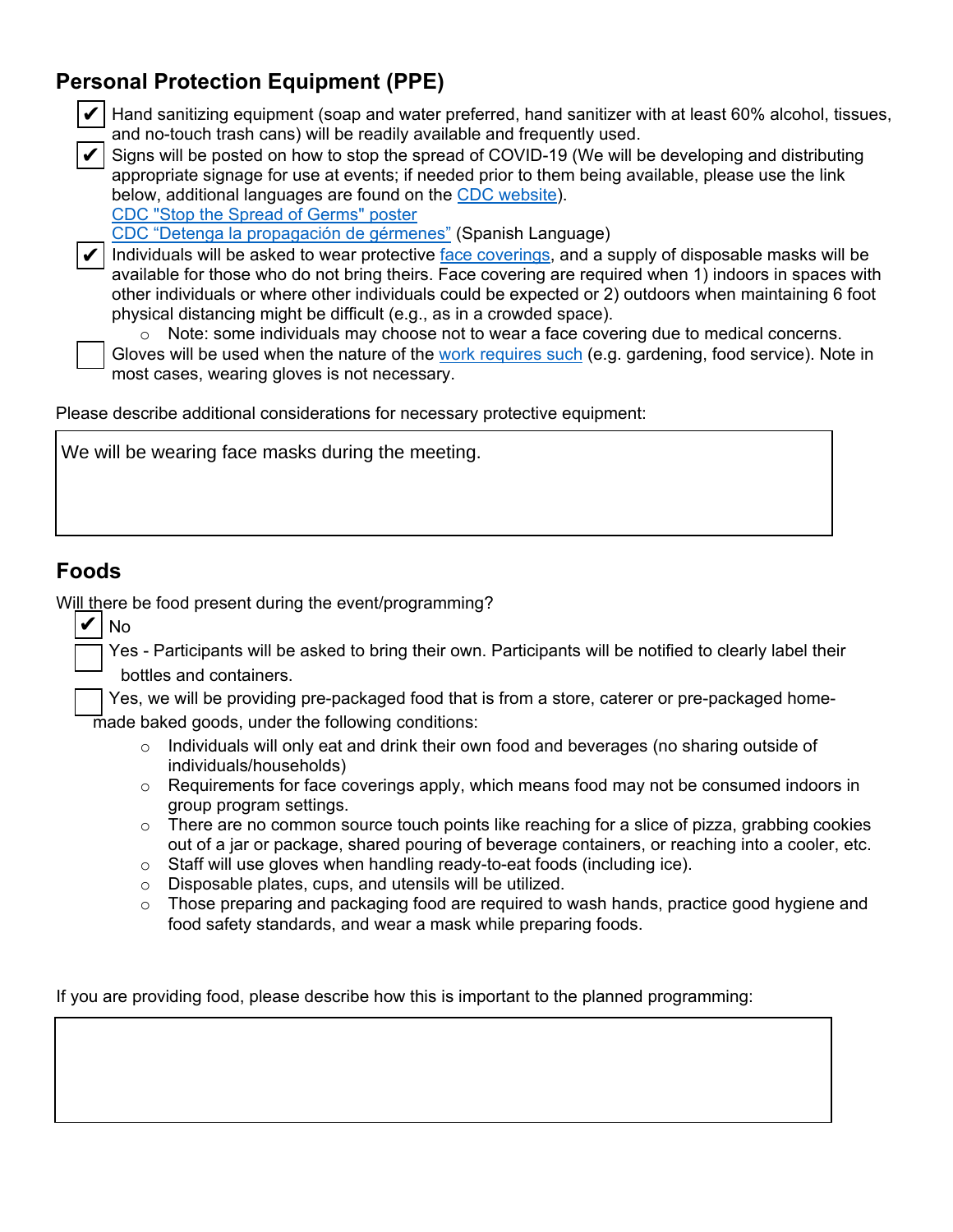# **Social Behaviors/Interactions**

#### *Marketing & Registration*

| ٠ |
|---|
|   |
|   |
|   |

✔

✔

 $\blacktriangleright$  There is a pre-registration process for the activity to manage the numbers of participants and learn about any accommodations needed to keep them safe.

participants who are <u>[considered at high risk](https://www.cdc.gov/coronavirus/2019-ncov/need-extra-precautions/people-at-higher-risk.html?CDC_AA_refVal=https%3A%2F%2Fwww.cdc.gov%2Fcoronavirus%2F2019-ncov%2Fspecific-groups%2Fhigh-risk-complications.html)</u> themselves or if they live or work with individuals at high risk. Prior to the event, attendees receive information on standards or practices that may be required of them to participate as indicated by nature of activity, including a disclaimer or accommodations for  $|V|$ 

Event registration includes the following language:

**UW-Madison Division of Extension faculty, staff and volunteers may require that program participants leave a program, based on health concerns associated with COVID-19.** 

 Consider and communicate any staggering of arrival and drop off times to limit contact between groups as possible.

Registrants will be informed to stay home when:

They are experiencing any of the symptoms of COVID-19 or have had known contact with anyone with COVID-19 in the last 14 days.

There are plans in place and shared with registrants regarding cancellation and a refund policy.

Please provide any additional information about recruitment and registration for your event:

### *Transportation*

✔

Will participants be responsible for their own transportation?

Yes, Participants are responsible for their own transportation.

 No, the program will be responsible for arranging transportation (e.g. bus) that allows physical distancing and wearing of face coverings.

 $\circ$  Confirm transportation company thoroughly cleans before and after each use.

Please detail why providing transportation is necessary and additional safety planning:

### *Participant Arrival*

|                                                                                                   | Sanitizer will be available at the door for use upon arrival and departure and participants are directed to |  |  |  |  |  |  |  |
|---------------------------------------------------------------------------------------------------|-------------------------------------------------------------------------------------------------------------|--|--|--|--|--|--|--|
| use.                                                                                              |                                                                                                             |  |  |  |  |  |  |  |
|                                                                                                   | Onsite signage reminds participants to stay home if exposed to COVID-19 or experiencing symptoms,           |  |  |  |  |  |  |  |
| and to maintain physical distancing (suggested postings are being developed for use at events; if |                                                                                                             |  |  |  |  |  |  |  |
|                                                                                                   | needed prior to them being available, please create signage as required in consultation with                |  |  |  |  |  |  |  |
|                                                                                                   | appropriate Extension personnel).                                                                           |  |  |  |  |  |  |  |
|                                                                                                   | There is a "check-in" process in place and identify trained person(s) who will be responsible for the       |  |  |  |  |  |  |  |
| following:                                                                                        |                                                                                                             |  |  |  |  |  |  |  |
| $\circ$                                                                                           | verifying or supplying proper face coverings                                                                |  |  |  |  |  |  |  |
| $\circ$                                                                                           | confirming health status by asking participants if they are experiencing any of the symptoms of             |  |  |  |  |  |  |  |
|                                                                                                   | COVID-19 (see addendum). And, if any question is answered yes, politely informing them not to               |  |  |  |  |  |  |  |
|                                                                                                   | attend or participate in the meeting/activity and to contact a healthcare provider.                         |  |  |  |  |  |  |  |
| $\circ$                                                                                           | using the registration form to complete the attendance of everyone that was at the event/activity           |  |  |  |  |  |  |  |
| $\circ$                                                                                           | directing where to wait until activity starts to ensure social distancing, etc.                             |  |  |  |  |  |  |  |
|                                                                                                   |                                                                                                             |  |  |  |  |  |  |  |